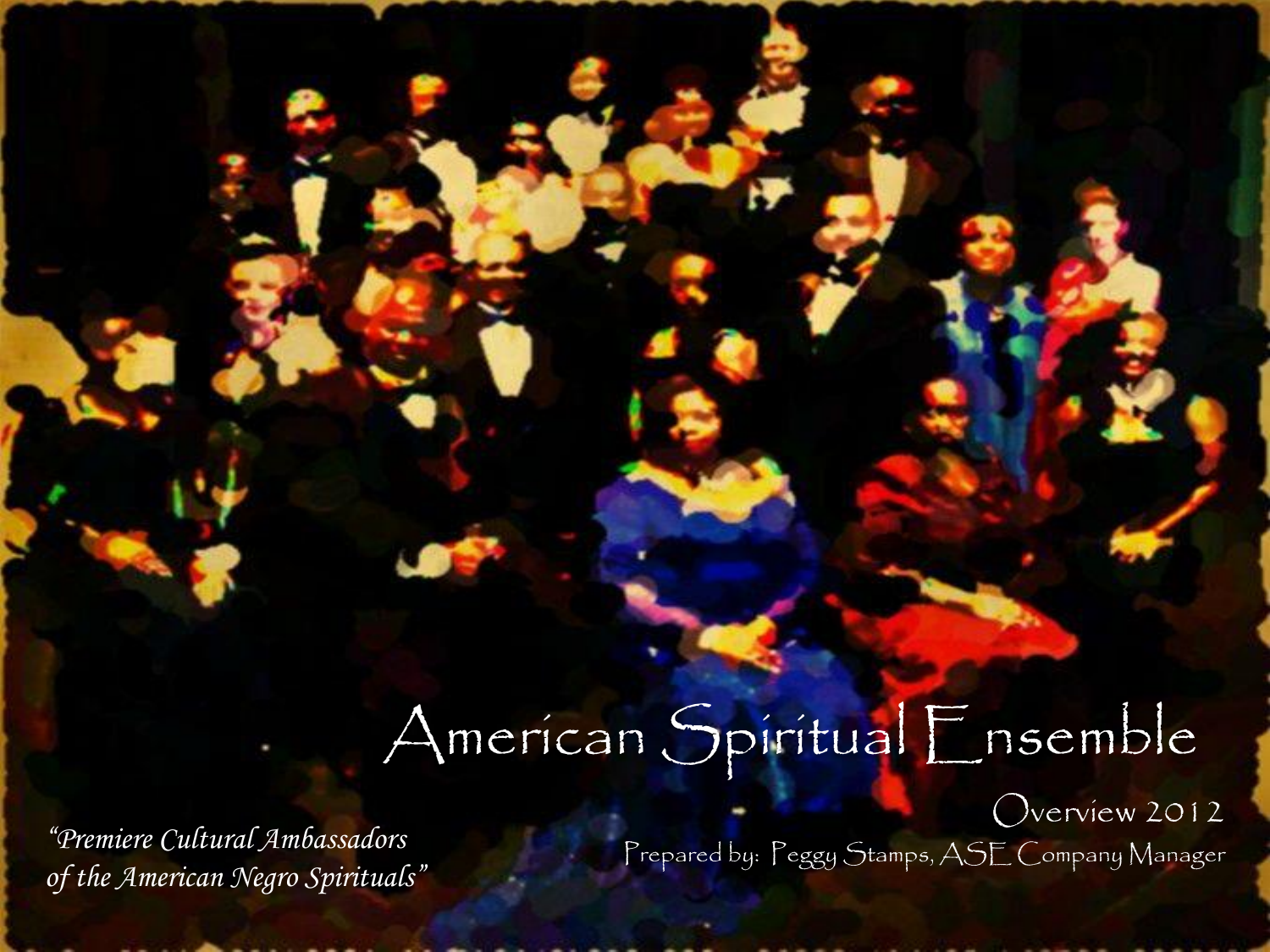

## About ASE

The American Spiritual Ensemble (ASE) is composed of some of the finest classically trained vocalists in the United States. The ASE roster of over 100 singers includes New York Metropolitan Opera soloists, New York Broadway veterans and over 10 professors of voice from colleges and universities across United States.

The group was founded in 1995 by Dr. Everett McCorvey and has given over 500 performances around the globe including over 100 concerts in Spain (14 tours), China, Ireland, Ecuador, Poland and Brazil. ASE tours with  $21 - 30$  performers and staff and performs full concert programs of classically arranged spirituals. The ASE concert program can be customized to also include Broadway, Jazz and Operatic selections.



Prepared for ASE by: Peggy Stamps, The SquarePeg Group, Inc.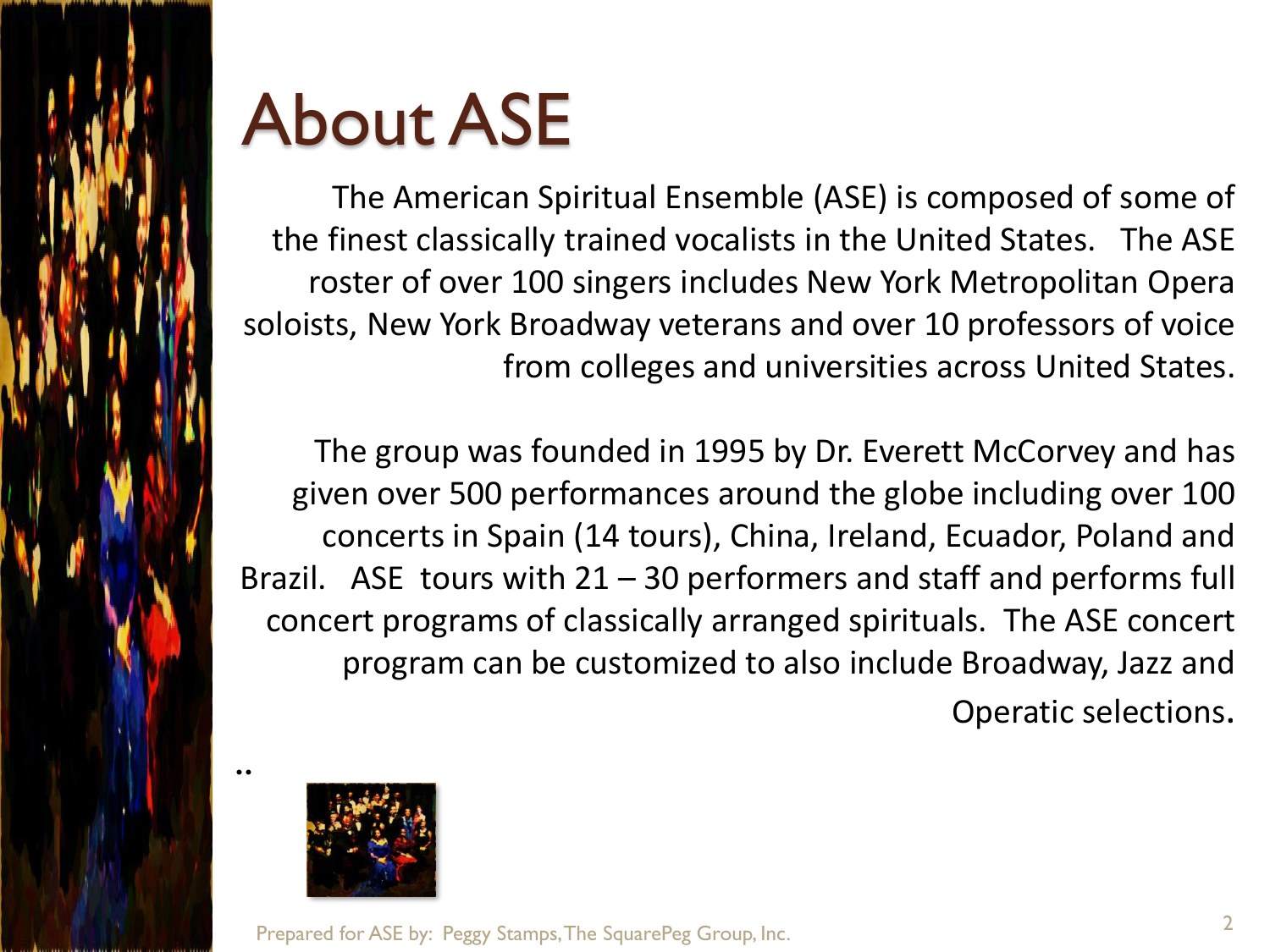

#### Mission

The mission of ASE is to aid in the preservation of the American Negro Spiritual . Through the ongoing live presentation and recording of this American folk music, the classically trained voices of ASE beautifully capture the haunting genius of these folk melodies. The gifted musicians in the ensemble travel across the globe performing concerts, lecture demonstrations and master class instruction for educational institutions, religious institutions and premier concert halls.



Prepared for ASE by: Peggy Stamps, The SquarePeg Group, Inc.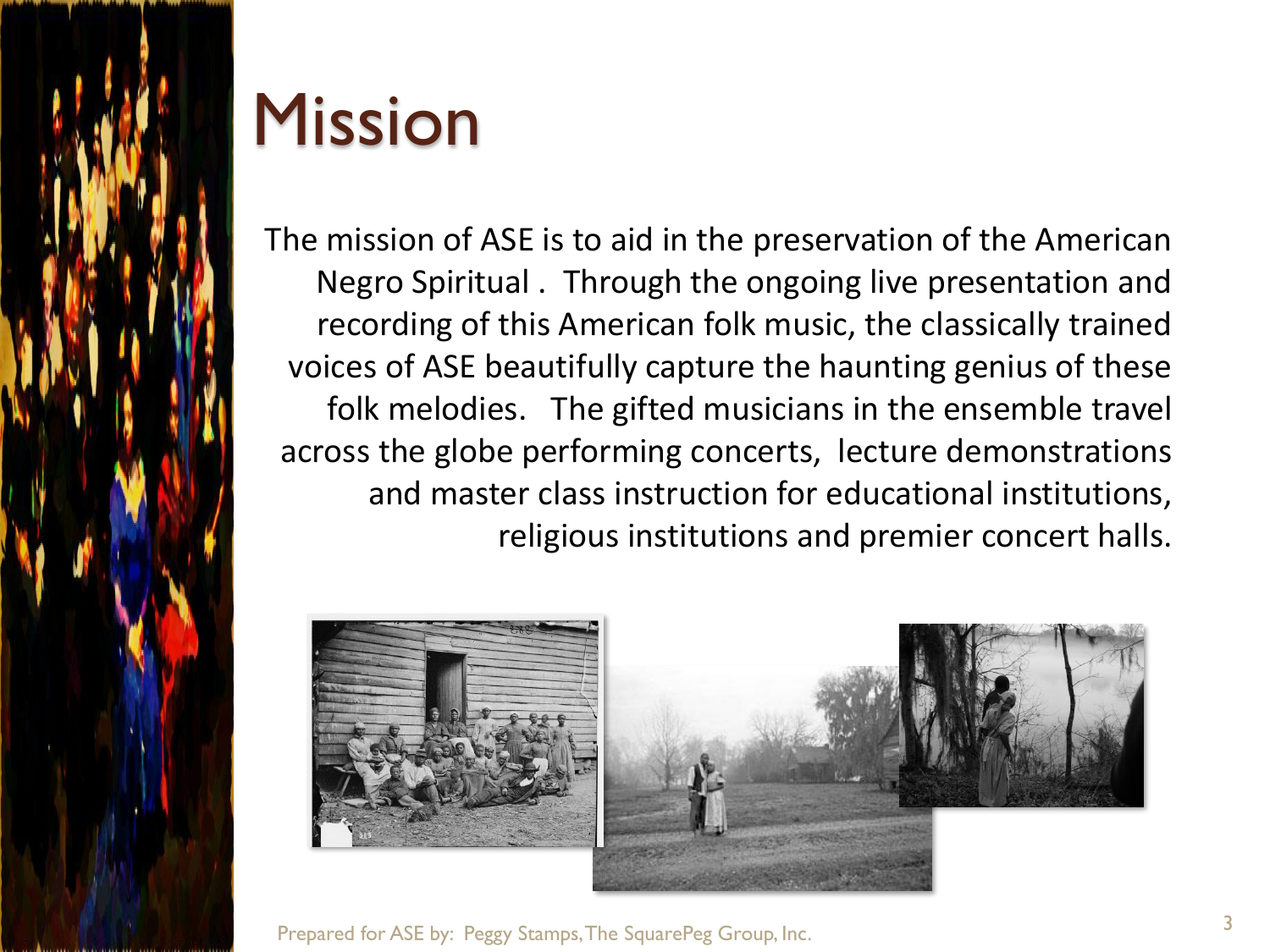## Concert Performance Formats\*

- Spiritual Concert (2 hours with intermission)
	- Classical arrangements of American Negro Spirituals
- Broadway (2 hours with intermission)
	- Shows which highlight the African American experience or which highlight human triumph through spiritual faith
- Spirituals and Broadway (2 hours with intermission)
	- A combination of the above 2 show formats
	- May also include jazz works
- Jazz (2 hours with intermission)
	- Jazz music composed, arranged or made famous by African American artists
- Opera (2 hours with intermission)
	- Highly recognized and audience favorite operatic arias, duets and choral repertoire

\* All concert engagements can be partnered with ASE lecture demonstrations, master classes and/or community choral workshops



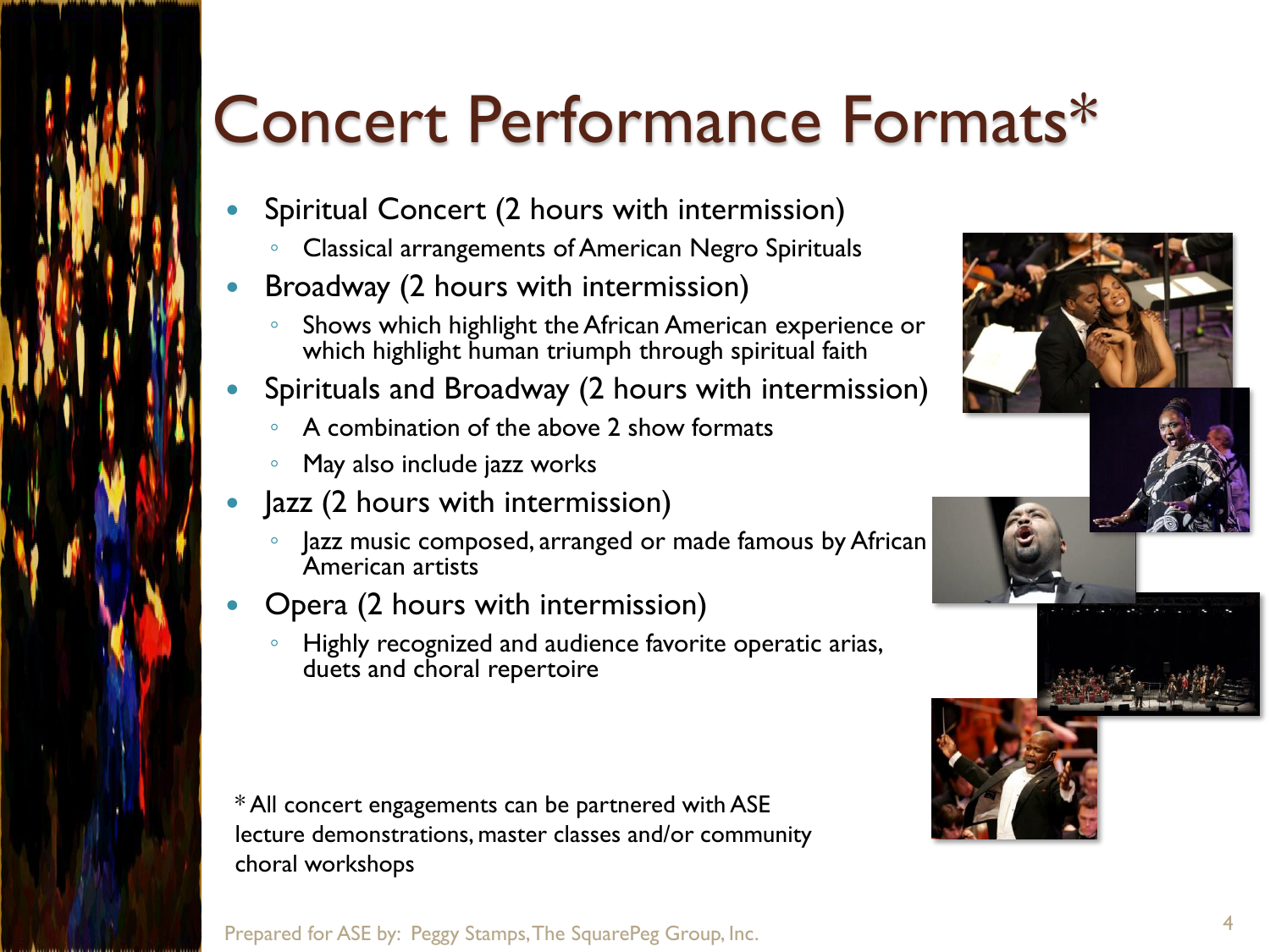#### Sample Past Performance Venues

- Performing Arts Center
	- John F. Kennedy Center for the Arts, Washington, D.C.
	- Escorial, Madrid, Spain
	- Santander Music Festival, Santander, Spain
	- Warsaw Philharmonic, Warsaw, Poland
	- FEI Alltech 2010 World Equestrian Games (Opening Ceremony), Lexington, KY
	- Lincoln 200th Birthday Tribute, Gettysburg, Pennsylvania
	- Niswonger Auditorium, Van Wert, OH
	- American Choral Directors<br>
	Regional Conference, Memphis, Regional Conference, TN
	- National Choral Directors Conference, Fargo, ND
	- Association of Performing Artist Presenters (Featured performance group), Norfolk, VA
	- Warren Performing Arts Center, Indianapolis, IN
- Religious Institutions
	- St. Peter in Chains Cathedral, Cincinnati, Ohio
	- First Presbyterian Church, Lexington, KY
	- Hutterite Community, Farmington, WV
	- Riverside Church, New York, NY
	- Northminster Presbyterian Church, Indianapolis, IN
	- Temple Adath Isreal, Lexington, KY
	- Academy of Preachers, National Conference, Featured Guest, Atlanta, GA
- Colleges & Universities
	- Centre College, Danville, KY
	- Miami University, Oxford, OH (Cromer Flory Artist in Residence)
	- Dennison University, Granville, OH
	- Bob Jones University, Greenville, SC
	- Salisbury University, Salisbury, MD
	- College of William and Mary, Milliamsburg, VA
	- University of Mississippi, Oxford, MS
	- University of Alabama, Tuscaloosa, AL
	- Western Carolina University, Winston Salem, NC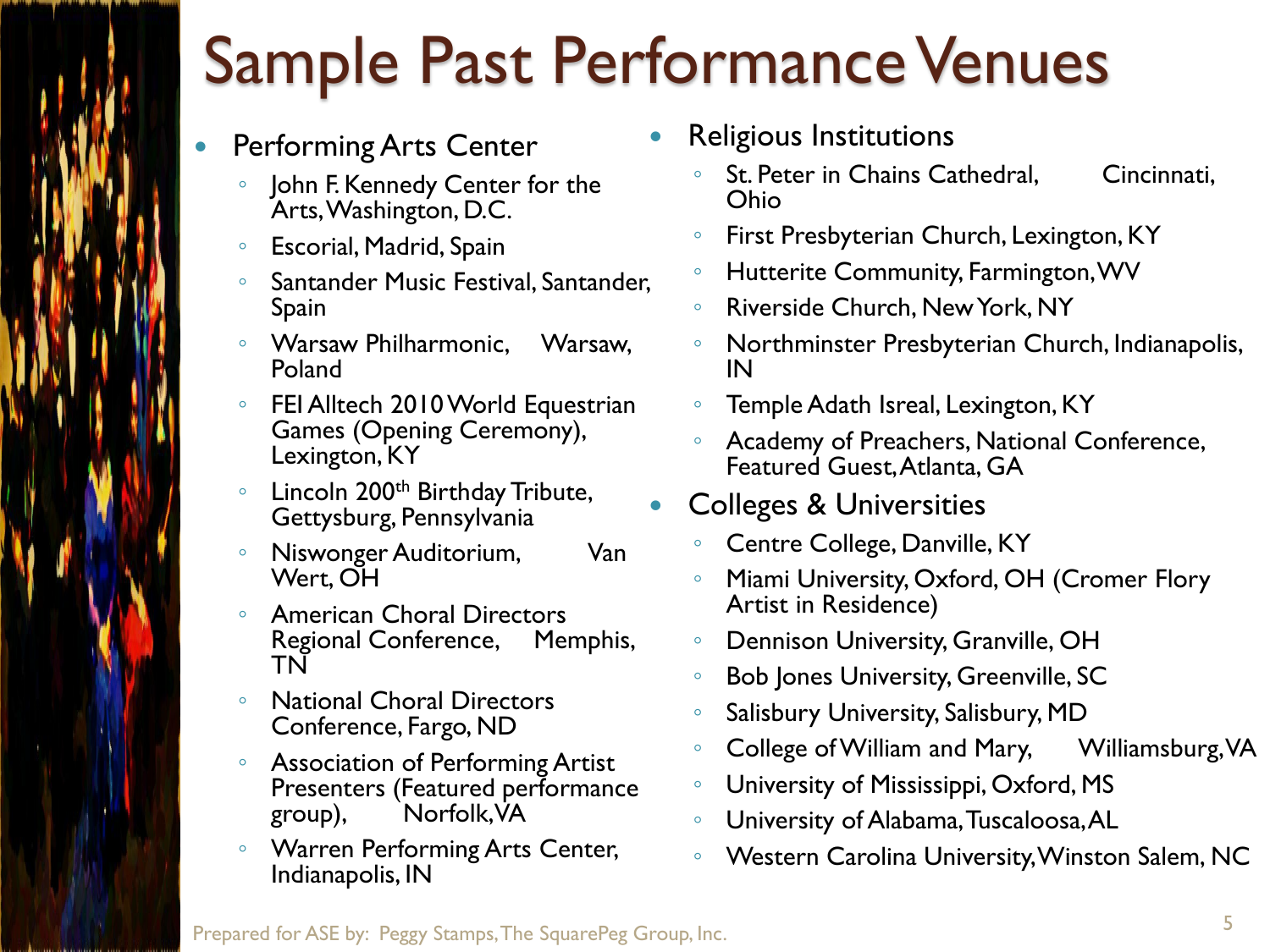

# Visiting Artists

- Vocal Coaching
	- Diction, Languages, Musical Styles
- Voice Professor
	- Vocal Technique & Master Classes
- Guest "Leading Lady / Leading Man"
	- Opera & Musical Theatre Productions
- Guest Stage Director
	- Opera, Musical Theatre, Musical Galas
- Guest Music Director
	- Opera, Musical Theatre, Musical Galas
- Interim & Guest Choral Directors
	- **Colleges and Universities**
	- Religious institutions

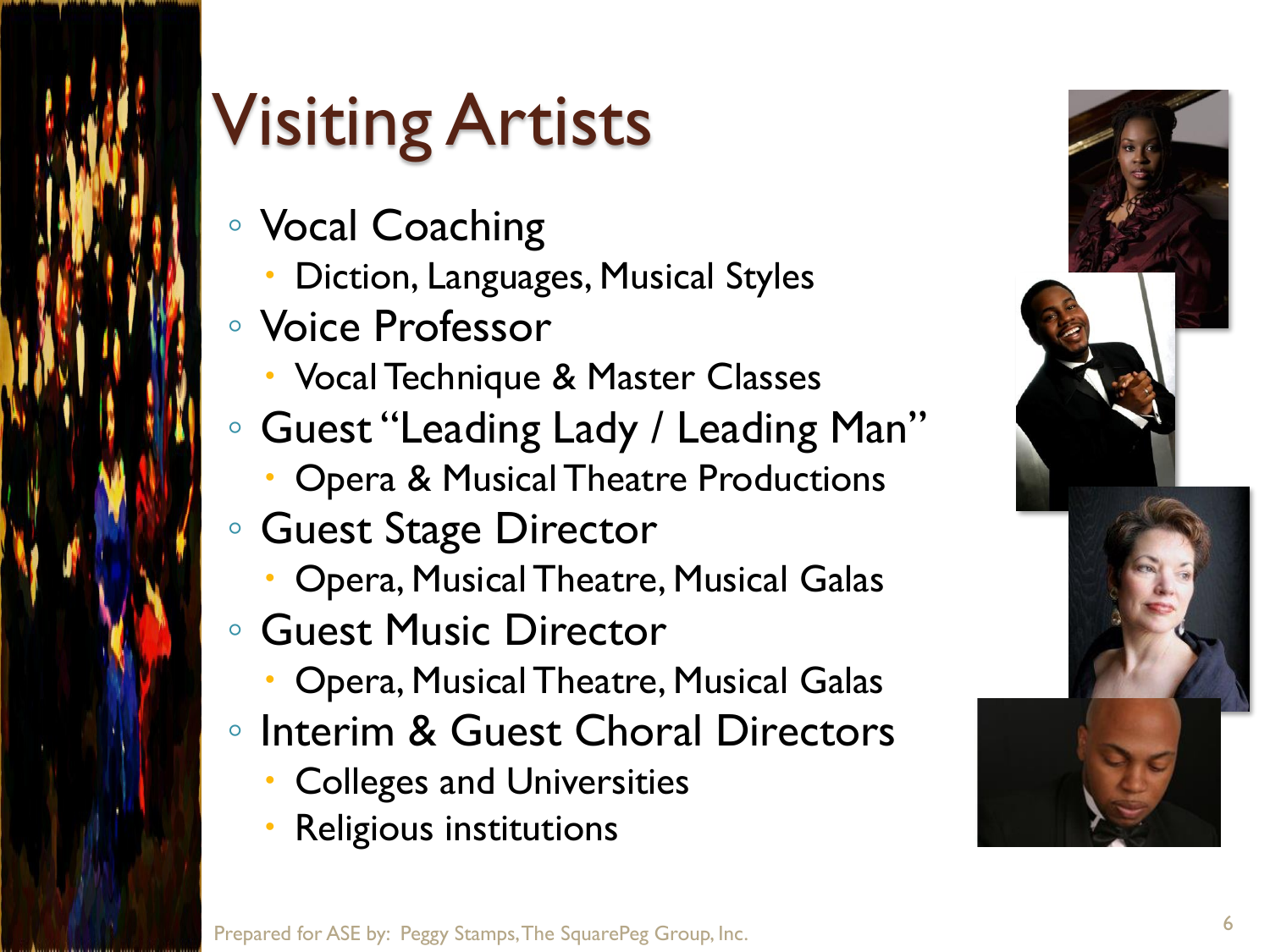

# About Spirituals

Spirituals are the folk songs of the American Negro Slave. When Africans were brought to America as slaves, they lost their traditional music as well as their freedom. They added African chants, rhythms and harmonies to the Christian songs they learned and created spirituals. Today, people sing spirituals to raise their spirits, strengthen their faith, and create a sense of community.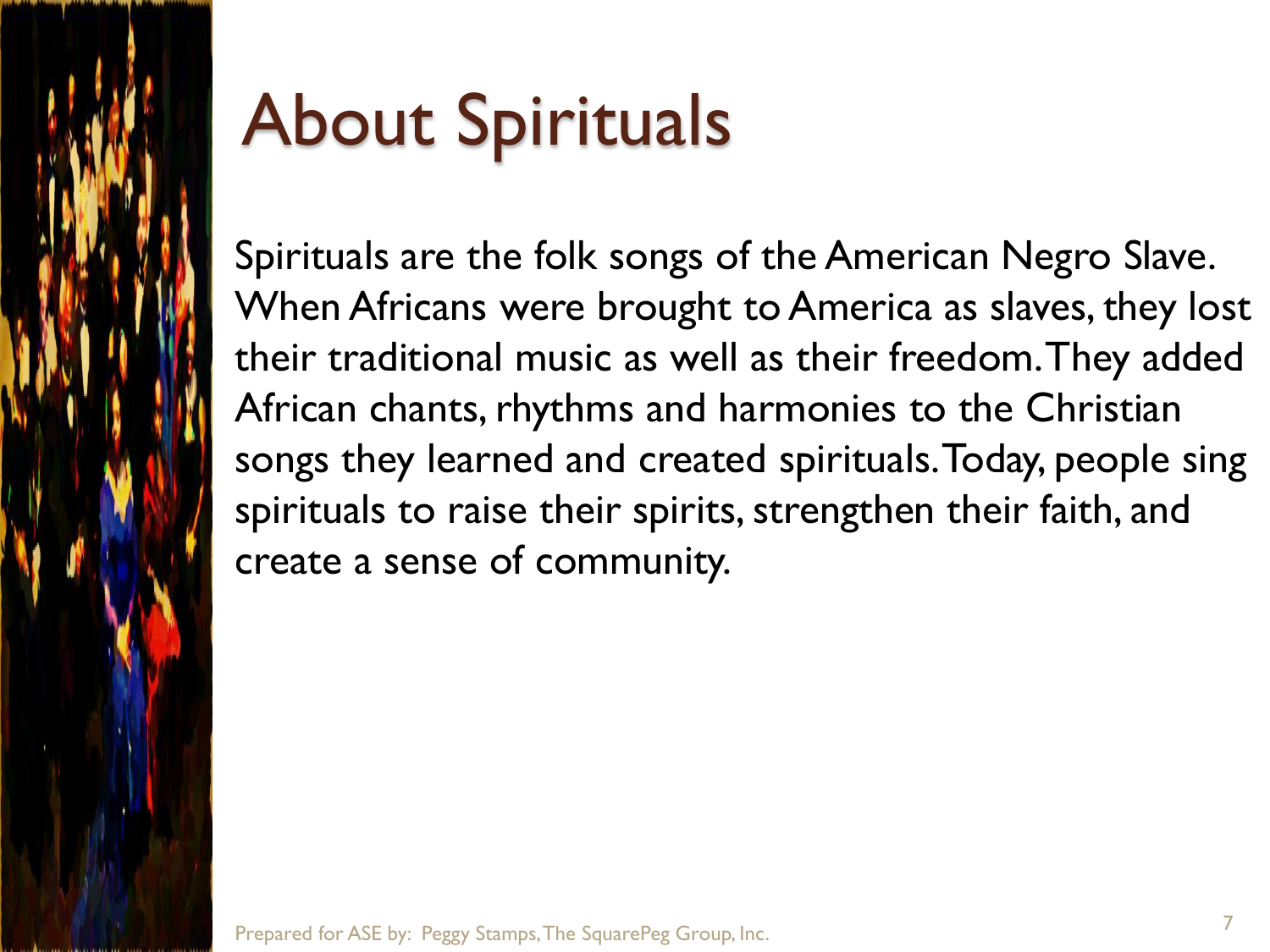# Spirituals Came to Serve Many Purposes for the Slaves

- **Work**—Singing spirituals made work less boring and set a rhythm for actions like picking or digging. Slave owners liked the singing because it made the slaves more productive.
- **Worship**—At night, after the owners were asleep, the slaves would go out into the woods (their invisible church) and worship. Spirituals were a big part of their religious ceremony.
- **Entertainment**—At the end of a long day, slaves would often sing spirituals for relaxation.
- **Code Songs—**Communication through spirituals, often helped slaves escape. For example, a hidden message in the song "Deep River" led to a meeting at the river. "Wade in the Water" warned an escaped slave to go into the river so bloodhounds couldn't follow his scent.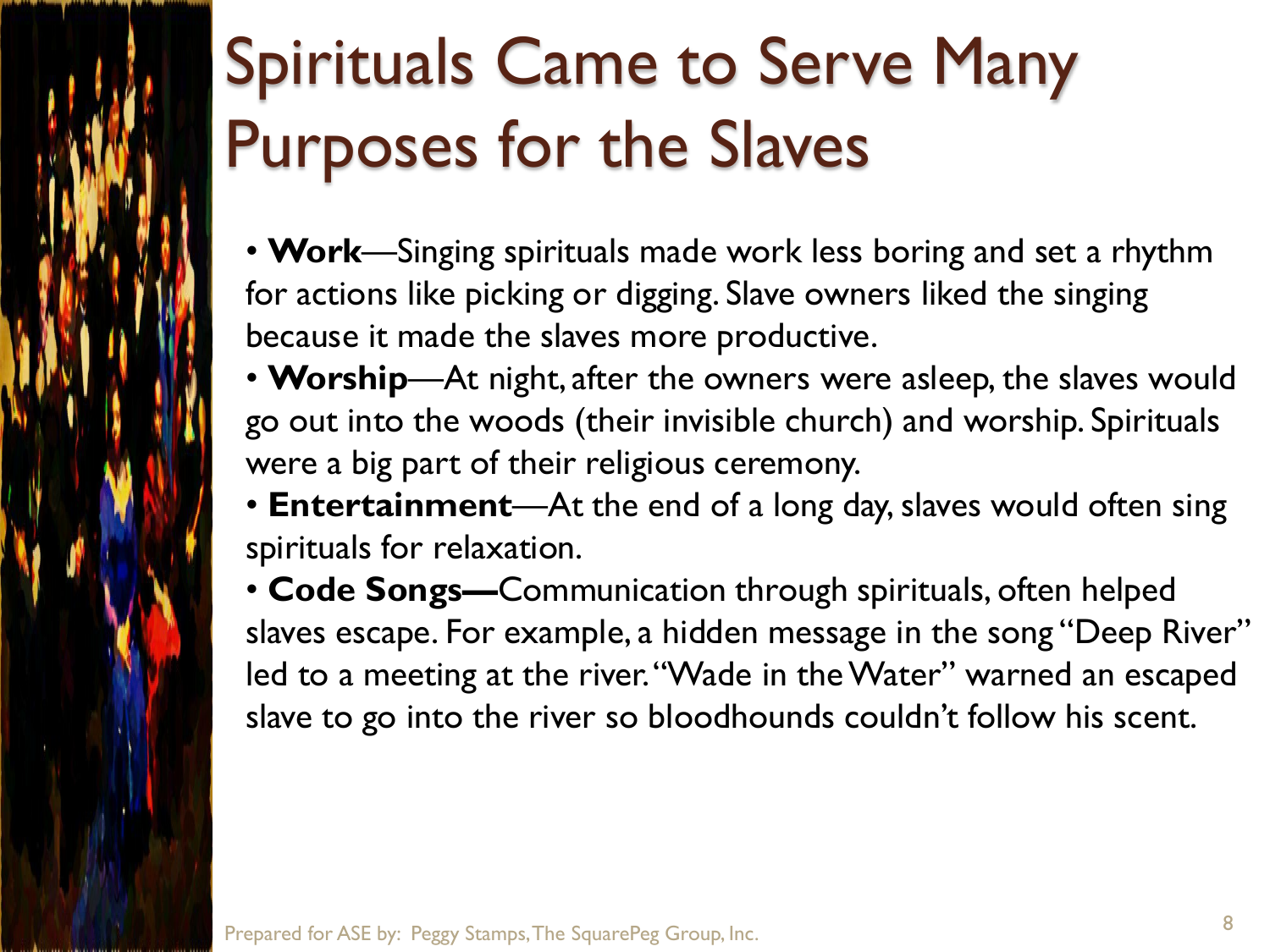

# Types of Spirituals

**Sorrow songs** are sung slowly and sadly and tell of the heavy burden of slavery and the belief that better days are coming.

**Jubilees** are faster, upbeat songs based on Bible stories celebrating victory and joy.